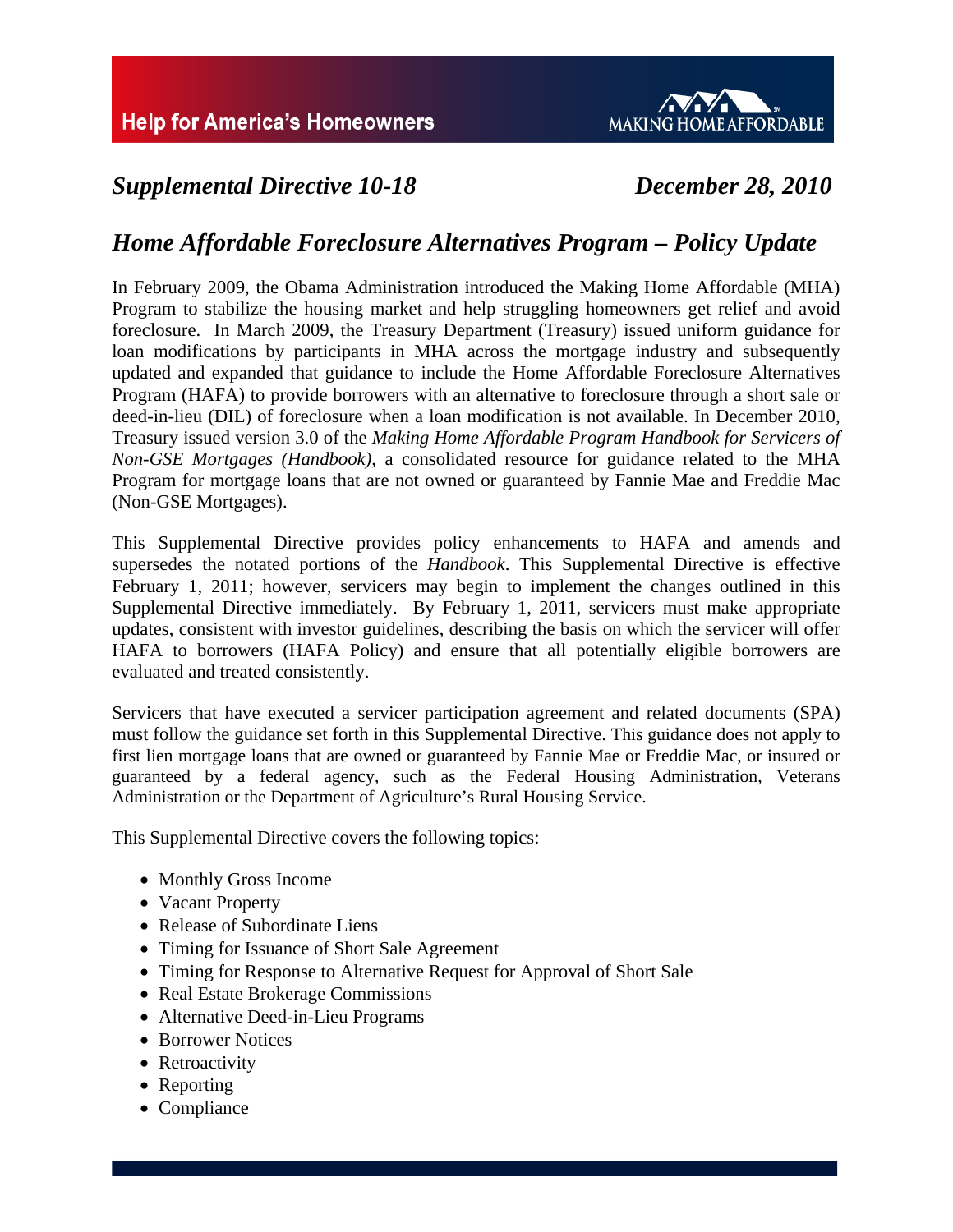### **Monthly Gross Income**

With respect to HAFA eligibility, servicers are no longer required to verify a borrower's financial information or to determine if the borrower's total monthly mortgage payment (as defined in Section 6.1.2 of Chapter II of the *Handbook*) exceeds 31 percent of the borrower's monthly gross income as currently set forth in Section 2 of Chapter IV of the *Handbook*. Servicers must continue to verify the borrower's hardship by obtaining a signed Hardship Affidavit or Request for Modification and Affidavit (RMA). Notwithstanding the foregoing, each servicer may include a requirement in its HAFA Policy that borrowers provide updated financial information to evaluate the borrower.

### **Vacant Property**

To be considered for HAFA, the property currently must be or recently must have been the borrower's principal residence. A property that has been vacant or rented to a non-borrower for not more than 12 months prior to the date of the Short Sale Agreement (SSA), Alternative Request for Approval of Short Sale (Alternative RASS) or DIL agreement (DIL Agreement) is eligible for HAFA, so long as the borrower provides documentation that the property was such borrower's principal residence prior to relocation and such borrower has not purchased a one- to four-unit property during the 12-month period prior to the date of the SSA, Alternative RASS or DIL Agreement. The borrower's reason for relocation does not need to be connected to reemployment or transfer of employment. Also, there is no longer a minimum distance requirement. Servicers are not required to verify the number of miles the borrower moved from the property.

#### **Release of Subordinate Liens**

Subordinate mortgage/lien holders will continue to be paid in order of priority as set forth in Section 6.2.4.2 of Chapter IV of the *Handbook*. However, servicers are no longer limited by the six percent cap with respect to payments to each subordinate mortgage/lien holder. The servicer, on behalf of the investor, shall determine the amount or percentage of the unpaid principal balance of the lien that will be paid to each subordinate mortgage/lien holder until the \$6,000 aggregate cap is reached. Each servicer must include in its HAFA Policy how subordinate mortgage/lien holders will be paid. Investors continue to be eligible for incentive reimbursement for up to one-third of the cost to extinguish subordinate liens as described in Section 12.3 of Chapter IV of the *Handbook.*

#### **Timing for Issuance of Short Sale Agreement**

The servicer must complete and send to the borrower an SSA no later than 30 calendar days from the date the borrower responds to the servicer's HAFA solicitation as set forth in Section 4 of Chapter IV of the *Handbook*. If an unsolicited borrower requests consideration under HAFA, the servicer must evaluate the borrower's eligibility and, if eligible, complete and send the borrower an SSA no later than 30 calendar days from the date of the borrower's request.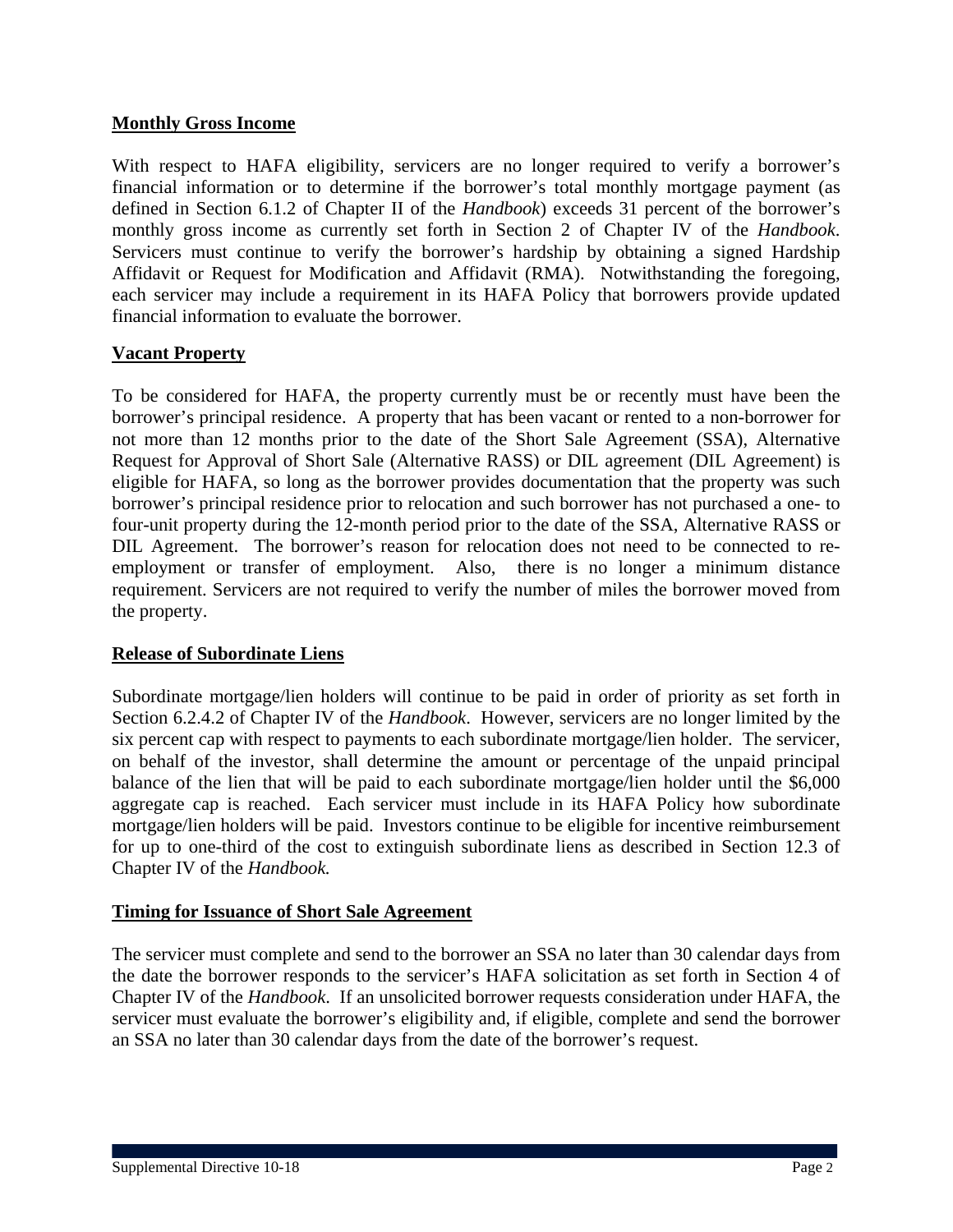# **Timing for Response to Alternative Request for Approval of Short Sale**

No later than 30 calendar days from the date of receipt from the borrower of an executed sales contract, Alternative RASS, and a signed Hardship Affidavit or RMA, the servicer must communicate approval or disapproval of the sale or provide a counter offer on the Alternative RASS.

# **Real Estate Brokerage Commissions**

With respect to SSA transactions, the real estate commission that may be paid shall be the amount indicated in the listing agreement between the borrower and the listing broker, provided that such commission shall not exceed six percent of the contract sales price. When the servicer has retained a contractor to assist the listing broker with the transaction, the servicer must include a statement in the SSA that any associated vendor fees will not be charged to the borrower or deducted from the real estate commission.

With respect to Alternative RASS transactions, when the servicer has retained a contractor to assist the listing broker with completion of the transaction, the servicer must include a statement in the Alternative RASS form that any associated vendor fees will not be charged to the borrower or deducted from the real estate commission.

The model RASS and Alternative RASS forms have been updated to reflect these changes and are available on [www.HMPadmin.com.](http://www.hmpadmin.com/)

# **Alternative Deed-in-Lieu Programs**

DIL Agreements between servicers and borrowers that provide an option for the borrower to continue to occupy the property on a rental basis (deed-for-lease) or provide an opportunity for the borrower to repurchase the property at some future time are also eligible for financial incentives under HAFA, so long as all other program requirements are met. At the discretion of the servicer in accordance with investor guidelines, the borrower relocation incentive may be paid either upon the successful closing of the DIL or at a future time when the borrower vacates or repurchases the property. Servicers offering programs of this type must include program descriptions and conditions in their HAFA Policy.

Conditional DIL agreements that allow a borrower to reinstate the original loan following some period of rental occupancy are not eligible for HAFA incentives unless and until the DIL is final and the borrower no longer has the option of reinstating or modifying the original first mortgage lien.

#### **Borrower Notices**

Under Chapter 4 of Section IV of the *Handbook, w*hen a borrower who was not previously evaluated for HAMP requests a short sale or DIL, and the servicer determines that the borrower meets the HAMP eligibility requirements and will be solicited for HAFA, the servicer must notify the borrower verbally or in writing of the availability of HAMP and allow the borrower 14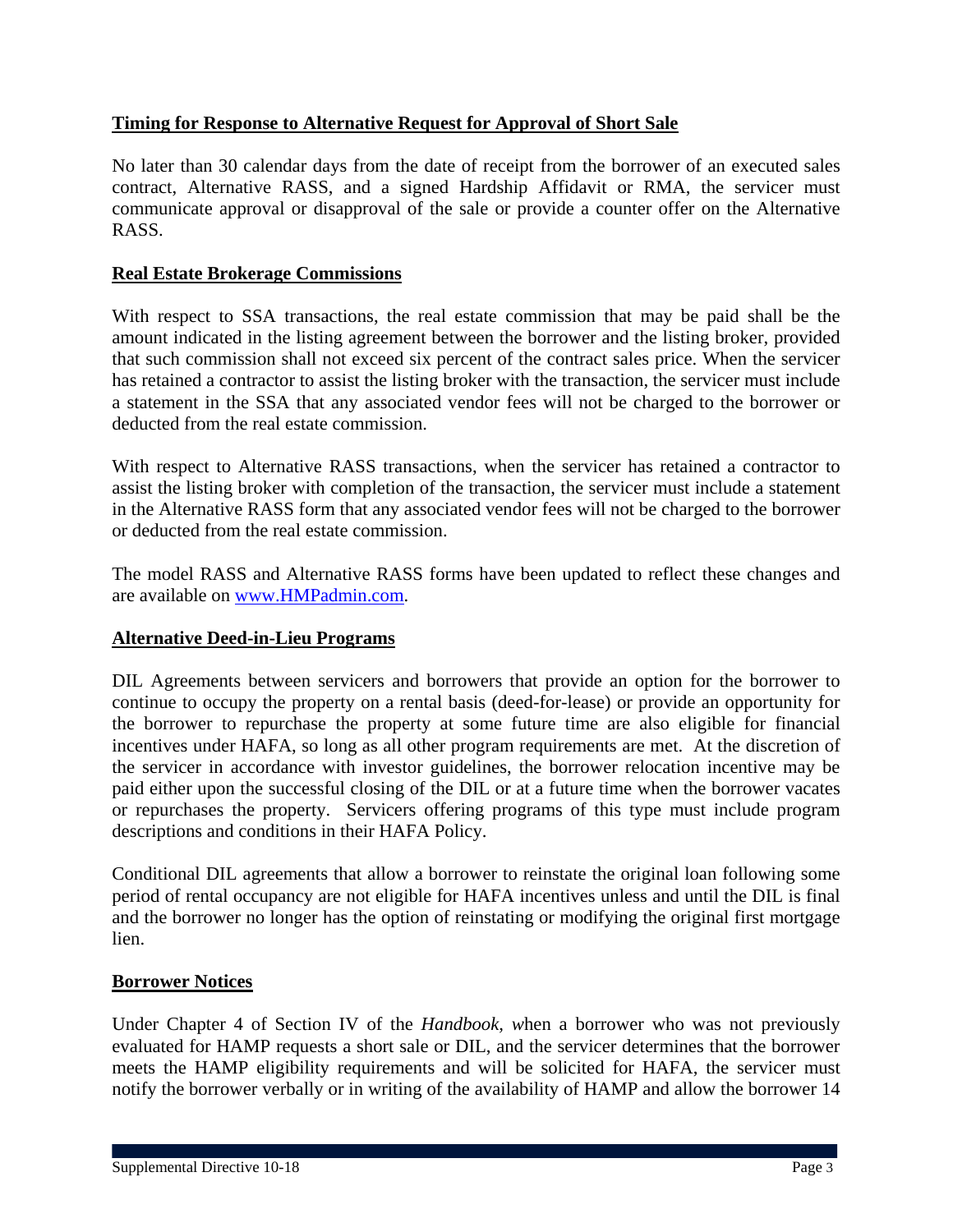calendar days from the date of the notification to contact the servicer by verbal or written communication and request consideration for HAMP. This Supplemental Directive clarifies that this notification may be given simultaneously with the servicer's consideration of the borrower for HAFA.

# **Retroactivity**

Servicers are not required to implement the terms of this Supplemental Directive as to any loan that has been reported via the HAMP Reporting Tool or for any loan as to which a borrower has been determined to be ineligible for HAFA. Notwithstanding the foregoing, servicers may reevaluate borrowers previously determined to be ineligible for HAFA using the guidance in this Supplemental Directive. Each servicer's HAFA Policy must contain a written policy that describes the basis on which the servicer will re-evaluate such borrowers under HAFA.

# **Reporting**

Under HAFA, servicers are required to provide periodic loan level data to the Program Administrator. Updated HAFA reporting and payment processes implementing the terms of this Supplemental Directive are currently under development by the Program Administrator. Subsequent guidance on such processes will be provided on [www.HMPadmin.com](http://www.hmpadmin.com/). Servicers of loans with SSAs or DIL Agreements entered into under HAFA after the date of this Supplemental Directive will not be required to report updated HAFA data using the HAMP Reporting Tool until the reporting processes are in place, but in this interim period servicers must collect and store information on all such HAFA transactions so that the necessary data can be reported when the updated processes become available. The policy guidance set forth in this Supplemental Directive will not require the collection of any additional data beyond the data servicers were required to collect prior to the issuance of this Supplemental Directive. When the updated reporting processes become available, servicers will be provided instruction on how to report the "Front Ratio before Modification" (DD77 in the HAFA Data Dictionary) and potentially other existing fields affected by this Supplemental Directive. Finally, HAFA incentives for such loans will not be paid until the updated reporting and payment processes through the HAMP Reporting Tool are in place; borrowers, servicers and investors will be reimbursed for all incentives relating to such HAFA transactions closed prior to the updated reporting and payment processes becoming available.

# **Compliance**

In addition to the requirements of Section 2.2.3 of Chapter I of the *Handbook*, servicers are required to retain all documents and information received during the process of determining borrower eligibility, including evidence of receipt of required documents such as the Hardship Affidavit or RMA, RASS or Alternative RASS, as well as the evidence used to determine if the property was vacant. Servicers are also required to retain all documents and information related to the terms of the SSA or approval of the Alternative RASS.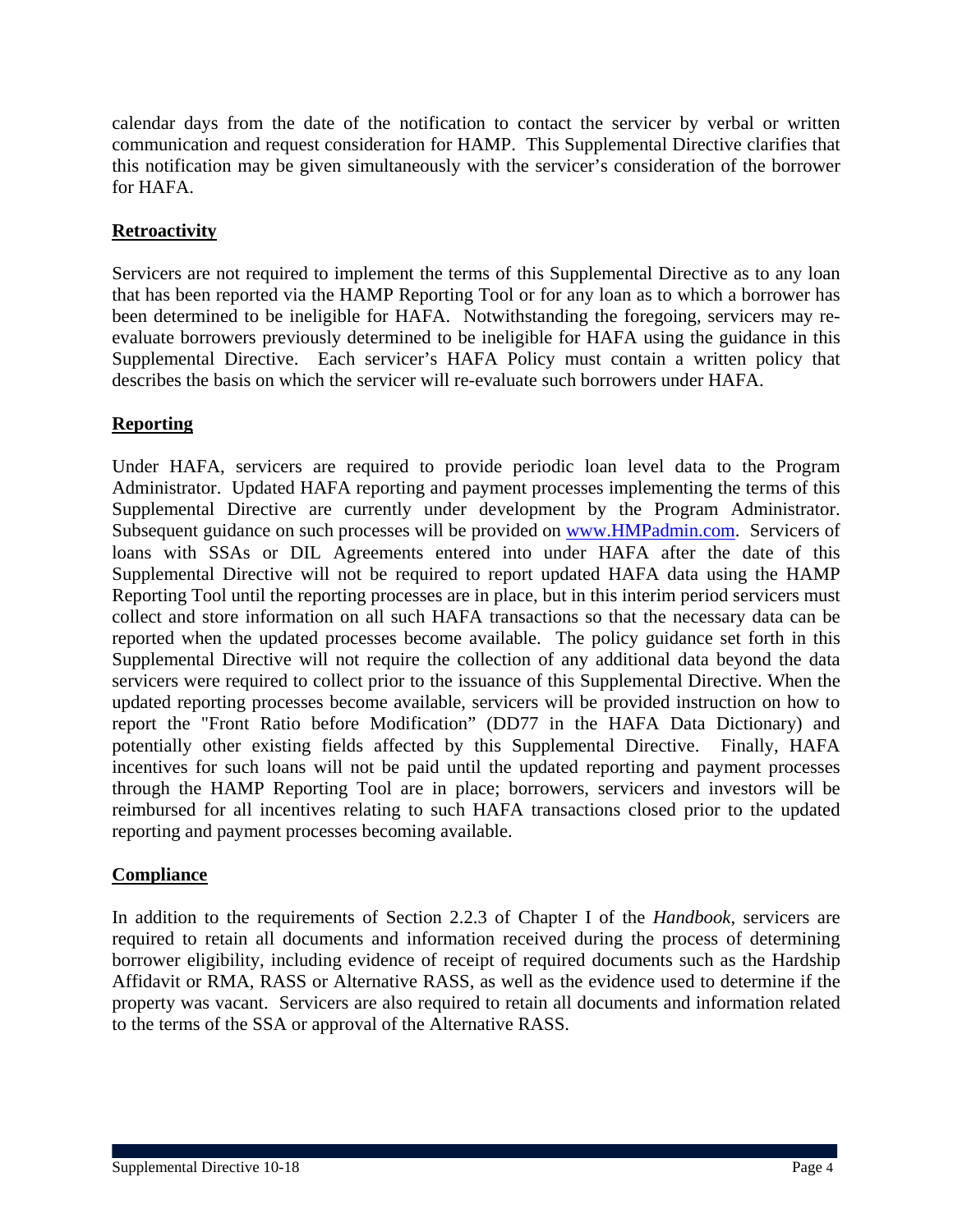#### **EXHIBIT A MHA HANDBOOK MAPPING**

### **I. CONFORMING CHANGES TO EXISTING HANDBOOK SECTIONS**

The following guidance amends and supersedes the notated portions of the *Handbook* effective February 1, 2011. Changed or new text is indicated in italics. Text that has been lined out has been deleted.

### **A. Section 2.2.3 of Chapter I is replaced in its entirety with the text:**

- Written policies and procedures relating to HAFA, including:
	- **o** Determining eligibility for the program including determining fair market value, recommended list price, approved sale proceeds and approved minimum net proceeds, as applicable;
	- **o** Establishing guidelines for allowable payoffs to junior lien holders; and
	- **o** Determining when a monthly mortgage payment will be required during a short sale;
	- **o** *Determining, if applicable, when a borrower will be considered for a deedfor-lease or an opportunity to repurchase the property at some future time; and*
	- **o** *Determining if and when a borrower that was determined to be ineligible for HAFA prior to February 1, 2011 will be re-evaluated.*
- All records of borrower solicitations or borrower-initiated inquiries regarding HAFA.
- The date and outcome of the consideration and evaluation for foreclosure alternatives under HAFA and specific justification with supporting details if foreclosure alternatives were denied including all records related to the termination of the SSA or expiration of the HAFA transactions without a completed short sale or acceptance of a DIL.
- All documents and information related to the extinguishment and release of subordinate liens in accordance with applicable laws.
- *All documents and information received during the process of determining borrower eligibility, including evidence of receipt of required documents such as the Hardship Affidavit or RMA, and RASS or Alternative RASS as well as the evidence used to determine if the property was vacant.*
- *All documents and information related to the terms of the SSA or approval of the Alternative RASS.*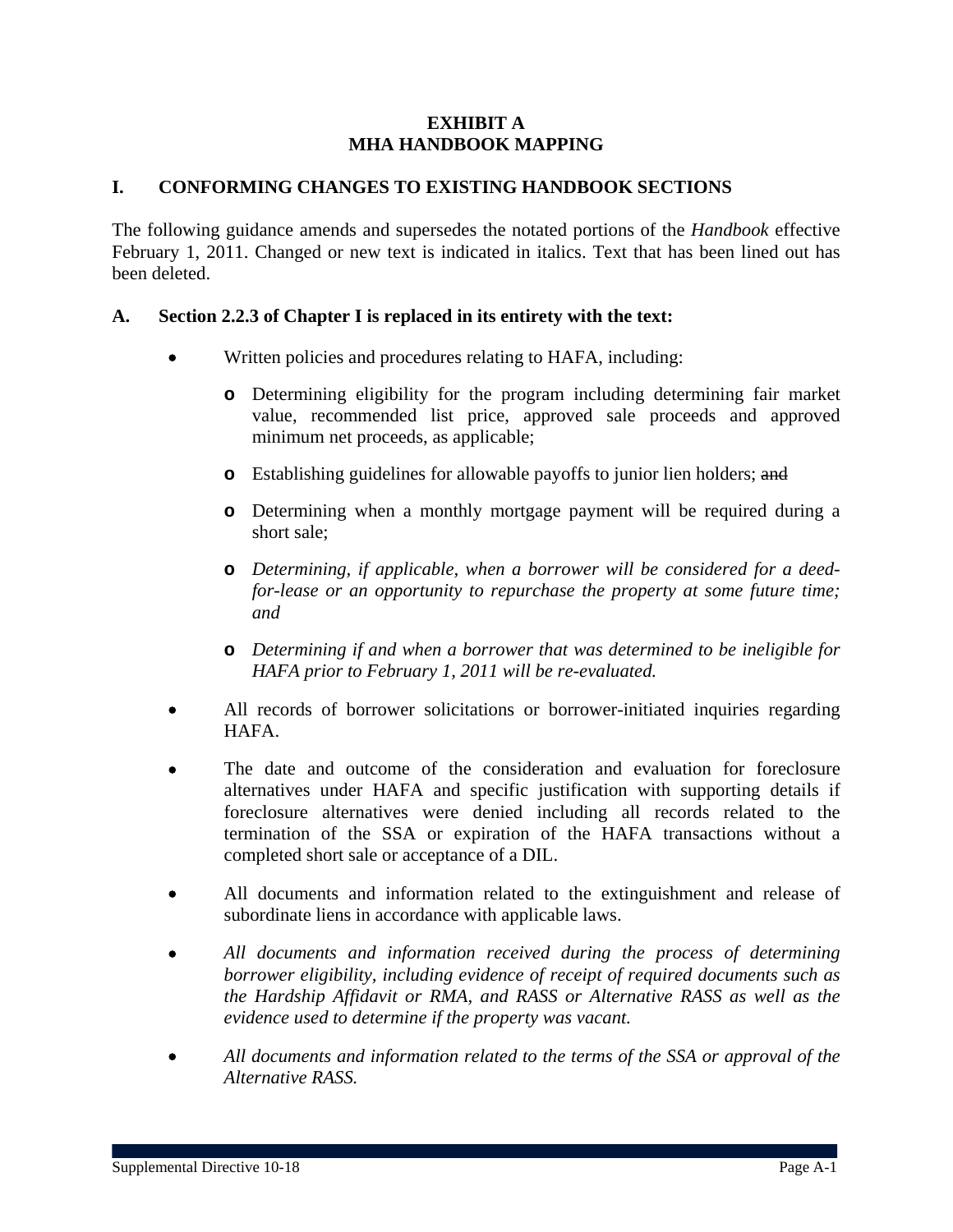# **B. Section 2 of Chapter IV is amended to include the following changes in the chart related to HAFA eligibility:**

| <b>Not</b><br>vacant                               | The property securing the mortgage loan is not condemned.                                                                                                                                                                                                                                                                                                                                                                                                                                                                                                                                                                                                                                                                                                           |
|----------------------------------------------------|---------------------------------------------------------------------------------------------------------------------------------------------------------------------------------------------------------------------------------------------------------------------------------------------------------------------------------------------------------------------------------------------------------------------------------------------------------------------------------------------------------------------------------------------------------------------------------------------------------------------------------------------------------------------------------------------------------------------------------------------------------------------|
| or<br>condemned                                    | The property securing the mortgage loan is not vacant, except that the<br>property can be vacant up to 90 days 12 months prior to the date of the<br>Short Sale Agreement (SSA), Alternative Request for Approval of<br>Short Sale (Alternative RASS) or DIL Agreement if the borrower<br>provides documentation that the borrower was required to relocate at<br>least 100 miles from the property to accept new employment or was<br>transferred by the current employer that it was their principal<br>residence prior to relocation and there is no evidence indicating that<br>the borrower has purchased a one- to four-unit property 90 days <i>during</i><br><i>the 12-month period</i> prior to the date of the SSA, Alternative RASS or<br>DIL Agreement. |
| Minimum<br>monthly<br>mortgage<br>payment<br>ratio | The borrower's monthly mortgage payment (including principal,<br>interest, taxes, insurance, and when applicable, association fees) prior<br>to the short sale or DIL is greater than 31 percent of the borrower's<br>verified monthly gross income.                                                                                                                                                                                                                                                                                                                                                                                                                                                                                                                |
| Financial<br>Hardship                              | A borrower has documented a financial hardship, evidenced by a<br>signed Hardship Affidavit or RMA, wherein the borrower has<br>represented that he or she does not have sufficient liquid assets to<br>make the monthly mortgage payments.                                                                                                                                                                                                                                                                                                                                                                                                                                                                                                                         |

### **C. Section 3 of Chapter IV is amended to include the following text as the new second paragraph related to the HAFA Policy:**

Each participating servicer must develop a written policy, consistent with investor guidelines, that describes the basis on which the servicer will offer HAFA to borrowers (HAFA Policy). A servicer's HAFA Policy must*: (i)* identify the circumstances under which the servicer will require monthly mortgage payments and how that payment will be determined, in accordance with applicable laws, rules and regulations; *(ii)* describe the basis on which the minimum acceptable net proceeds will be determined; *(iii) describe how subordinate lien holders will be paid, whether by percentage of the UPB of their loan or some other determination; (iv) describe if and when the servicer will require income documentation; (v) if servicer has a program with an option for deed-for-lease or an opportunity for the borrower to repurchase the property at some future time, describe such program and conditions; (vi) describe if and when a borrower that was determined to be ineligible for HAFA prior to February 1, 2011 will be re-evaluated;*  and *(vii)* may incorporate such factors as:

- The severity of the loss involved;
- Local market conditions.
- The timing of pending foreclosure actions;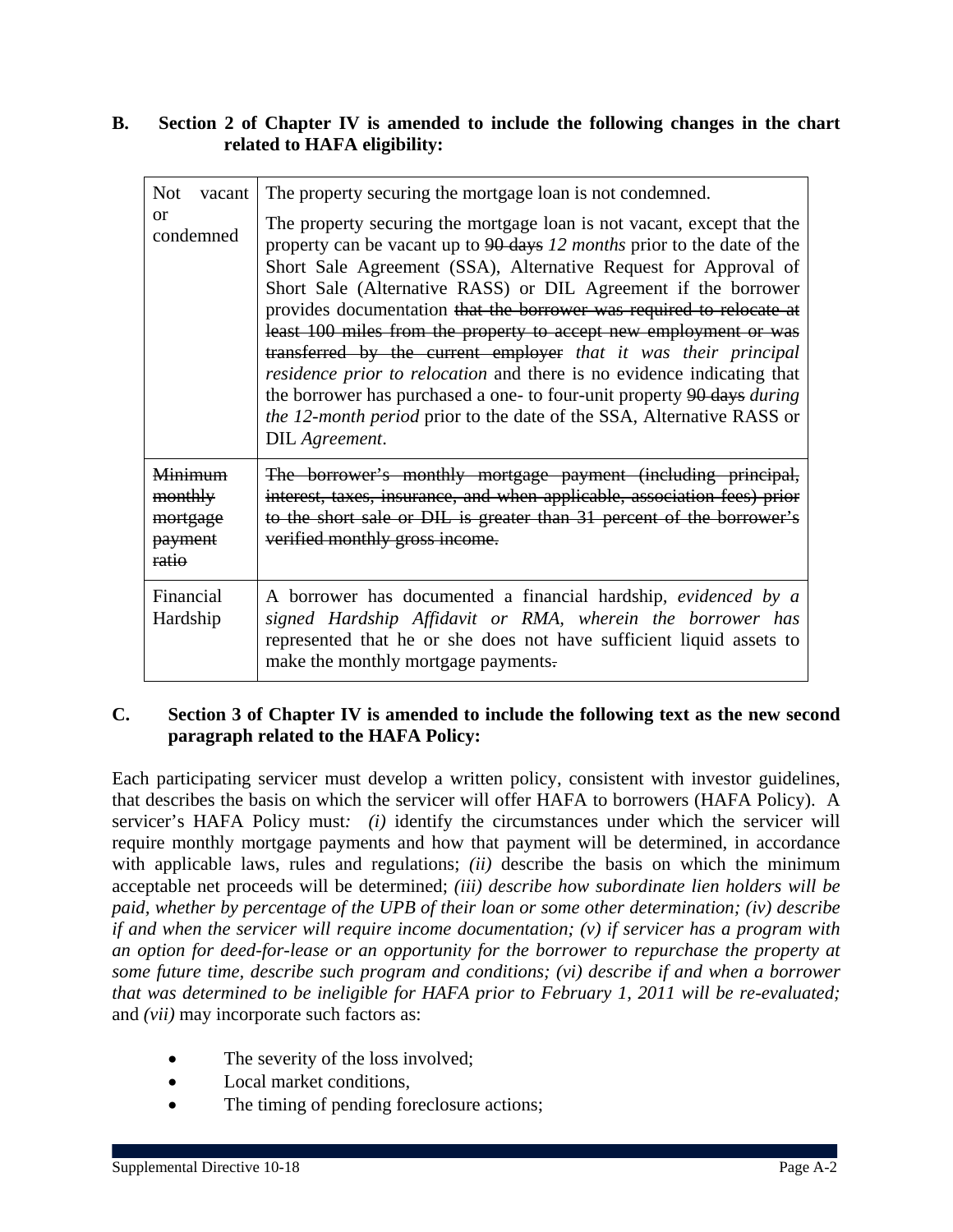- Borrower motivation and cooperation;
- Customary transactional costs of short sales and DILs; and
- The amounts that may be required to release any subordinate liens on the property.

# **D. Section 4 of Chapter IV is amended to include the following text in the second paragraph related to communication and borrower notices:**

When a borrower who was not previously evaluated for HAMP requests a short sale or DIL, and the servicer determines that the borrower meets the HAMP eligibility requirements and will be solicited for HAFA, the servicer must notify the borrower verbally or in writing of the availability of HAMP and allow the borrower 14 calendar days from the date of the notification to contact the servicer by verbal or written communication and request consideration for HAMP. *This notification may be given simultaneously with the servicer's consideration of the borrower for HAFA.* If the borrower does not wish to be considered for HAMP, the servicer is not required to send the borrower a Non-Approval Notice under Section 2.3.2 of Chapter II.

# **E. Section 6.1.1 of Chapter IV is replaced in its entirety with the text below.**

If a borrower's financial and hardship information is documented and verified as part of the HAMP evaluation *and the servicer is in possession of a signed Hardship Affidavit or RMA*, no additional financial or hardship assessment is required under HAFA. However, in accordance with investor guidelines *a servicer's HAFA Policy*, the servicer may request updated financial information to evaluate the borrower.

If a borrower was evaluated for HAMP based on verbal financial data, the servicer may send the borrower an SSA and must require the borrower to deliver the financial information required under HAMP when the borrower returns the executed SSA. The servicer must verify a borrower's financial information through documentation and obtain a signed RMA or Hardship Affidavit that documents the borrower's hardship.

When a borrower who was not previously evaluated for HAMP requests a short sale or DIL, the servicer must determine the basic eligibility of the borrower as set forth in Section 2. In addition, the servicer must obtain a completed *Hardship Affidavit or* RMA and evidence of the borrower's income sufficient to determine that the borrower meets the 31 percent income eligibility requirement and must *to* verify that the borrower has experienced a hardship. The servicer is not required to:

- Obtain an IRS Form 4506-T, 4506T-EZ nor evidence of income, unless it is necessary to verify the borrower's income required by the servicer's HAFA Policy;
- Evaluate the mortgage loan using the NPV test; or
- Apply the standard or alternative modification waterfall set forth in Section 6.3 and Section 6.4 of Chapter II, respectively.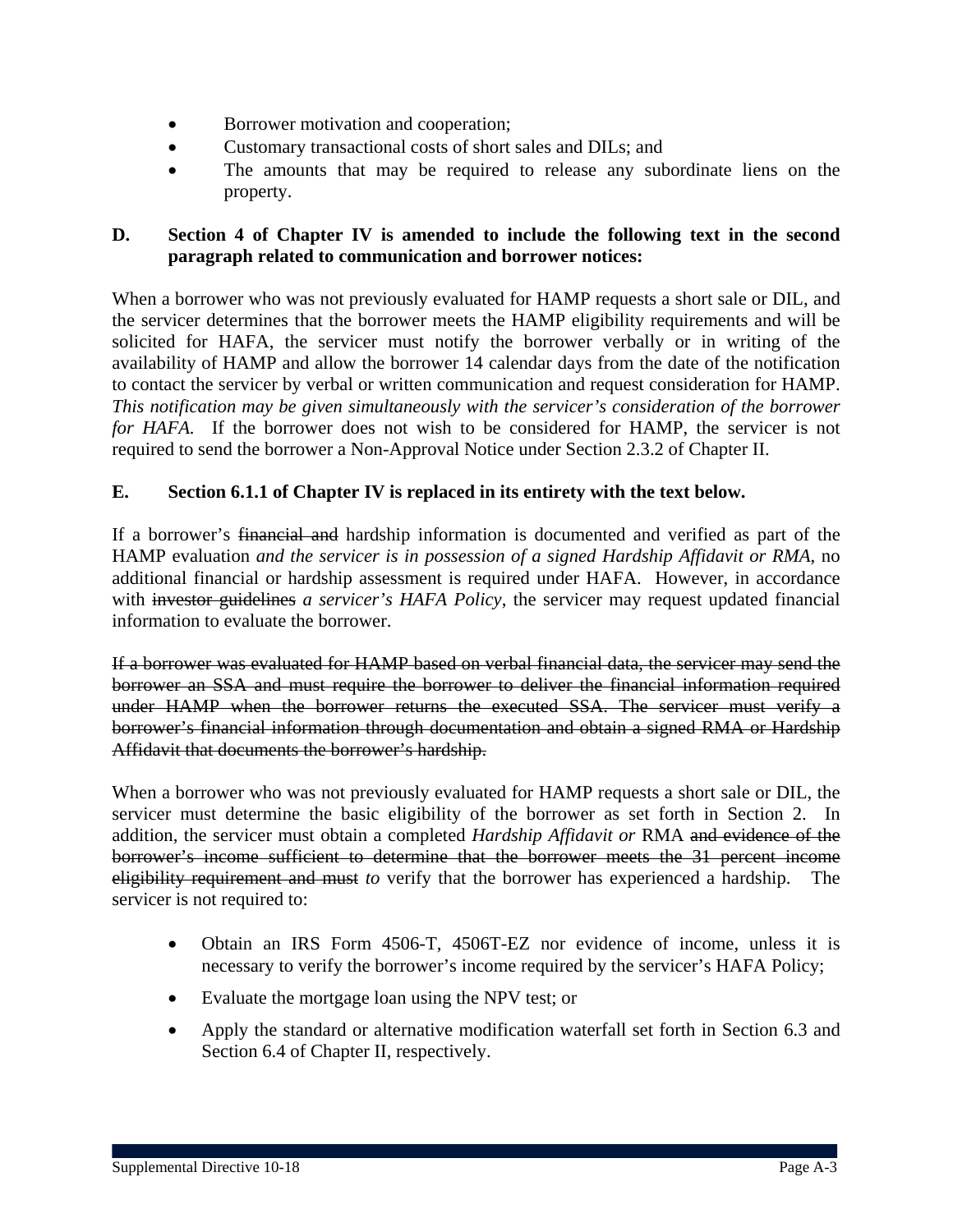# **F. Section 6.2.4.2 of Chapter IV is replaced in its entirety with the text below.**

It is the responsibility of the borrower to deliver clear marketable title to the purchaser or investor and to work with the listing broker, settlement agent and/or lien holders to clear title impediments. The servicer may, but is not required to, negotiate with subordinate lien holders on behalf of the borrower. The servicer, on behalf of the investor, will authorize the settlement agent to allow a portion of the gross sale proceeds as payment(s) to subordinate mortgage/lien holder(s) in exchange for a lien release and full release of borrower liability. Each lien holder, in order of priority, may be paid no more than six percent of the UPB of their loan, until the \$6,000 aggregate cap is reached. *Subordinate mortgage/lien holders will be paid in order of priority and may be paid no more than an aggregate cap of \$6,000.* Payments will be made at closing from the gross sale proceeds and must be reflected on the HUD-1 Settlement Statement.

# **G. Section 7.4 of Chapter IV is amended to include the following text as the new first paragraph related to servicer's obligation to prepare the SSA and the new fifth bullet related to the use of vendors.**

Either proactively, or at the request of an eligible borrower, the servicer will prepare and send an SSA to the borrower after determining that the proposed sale is in the best interest of the investor. *The servicer must complete and send the SSA to the borrower no later than 30 calendar days from the date the borrower responds to the servicer's HAFA solicitation described in Section 4. Alternatively, if an unsolicited borrower requests consideration under HAFA, the servicer must evaluate the borrower's eligibility for HAFA and, if eligible, must complete and send the SSA to the borrower no later than 30 calendar days from the date of the borrower's request for consideration under HAFA.* A borrower may not participate in a TPP and agree to an SSA simultaneously. The servicer will also provide the borrower a RASS, pre-populated with contact information for the servicer, the property address and the loan number.

• The amount of the real estate commission that may be paid, not to exceed six percent of the contract sales price, and when applicable, notification that the servicer retained a contractor *or vendor* to assist the listing broker with the transaction *and a statement that any associated vendor fees will not be charged to the borrower or deducted from the real estate commission* along with the payment amount (expressed as a fixed dollar amount or percentage of the contract sales price) if paid from sale proceeds.

# **H. Section 8 of Chapter IV is replaced in its entirety with the text below.**

If the borrower has an executed sales contract and requests the servicer to approve a short sale under HAFA before an SSA has been executed, then the borrower must submit the request to the servicer in the form of the Alternative RASS *accompanied by a signed Hardship Affidavit or RMA*. Upon receipt of the Alternative RASS *and signed Hardship Affidavit or RMA*, the servicer must determine the borrower's eligibility as set forth in Section 6.1.1. If the borrower appears to be eligible and was not previously considered for HAMP, the servicer must notify the borrower of the availability of HAMP as set forth in Section 4.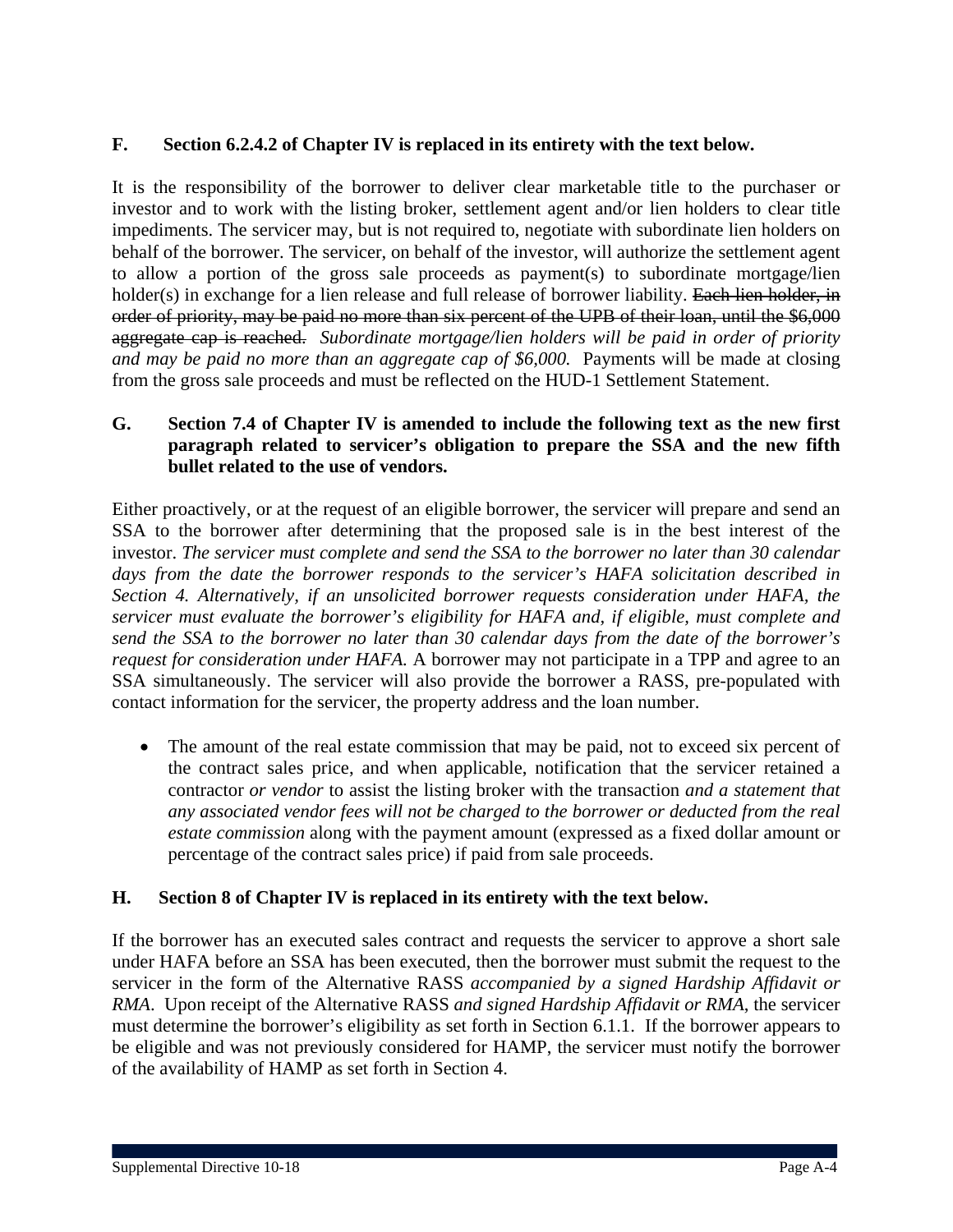*Within 30 calendar days of receipt of an executed sales contract, Alternative RASS and signed Hardship Affidavit or RMA, the servicer must communicate approval or disapproval of the sale, or provide a counter offer on the Alternative RASS form. Servicers may not, as a condition of sale, require that the real estate commission stated in the sales contract be reduced to less than six percent of the contract sale price. If a servicer retains a contractor or vendor to assist the listing broker with completion of the transaction, the servicer must include a statement in the Alternative RASS form that any associated vendor fees will not be charged to the borrower or deducted from the real estate commission.* 

# **I. Section 9.2 of Chapter IV is amended to include the following text as the last two bullets:**

- *The SSA or DIL Agreement may provide an option for the borrower to continue to occupy the property on a rental basis (deed-for-lease) or provide an opportunity for the borrower to repurchase the property at some future time. Such transactions are eligible for financial incentives under HAFA, so long as all other program requirements are met. At the discretion of the servicer in accordance with investor guidelines, the borrower relocation incentive may be paid either upon the successful closing of the DIL or at a future time when the borrower vacates or repurchases the property. Servicers offering programs of this type must include program descriptions and conditions in their HAFA Policy.*
- *Conditional DIL agreements that allow a borrower to reinstate the original loan following some period of rental occupancy are not eligible for HAFA incentives unless and until the DIL is successfully closed and the borrower no longer has the option of reinstating or modifying the original first mortgage lien.*